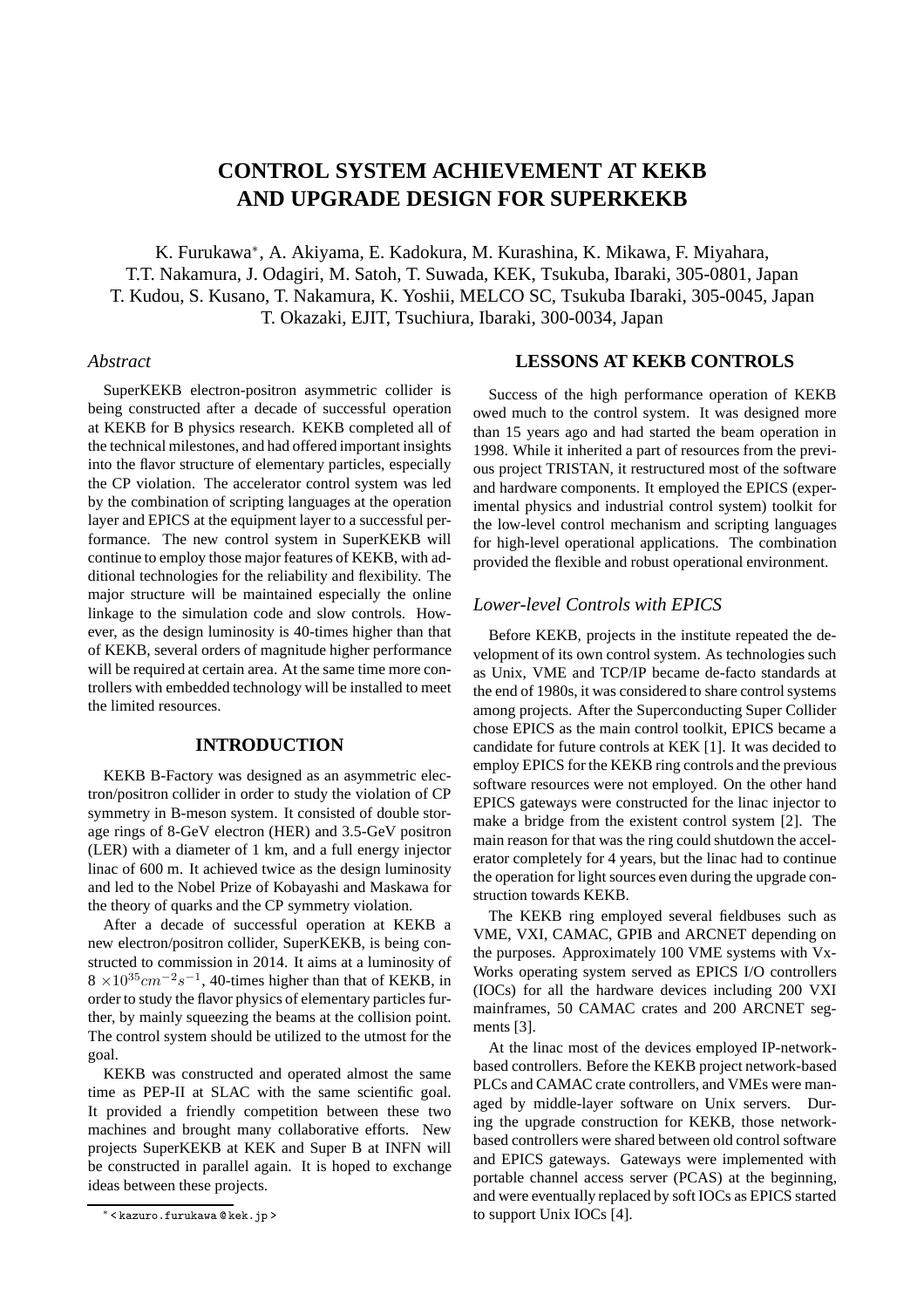Number of EPICS process variables was approximately 300 thousand, and that of archived ones was 150 thousand. They were distributed over 150 VME-based and Linuxbased EPICS IOCs.

## *High-level Application with Scripting Languages*

At the linac Tcl/Tk scripting language was effectively employed for its commissioning [5] after the language had been utilized for testing tools for long time. Later for the both the ring and linac Python was employed as it had more strong points [6]. Many of the device control software were written in those two languages, as well as MEDM.

For the beam operation SAD (Strategic Accelerator Design Program) was extended to have an interpreter, SADscript, which emulated most part of Mathematica language [7]. It provides most of the functionalities which is required by accelerator operation such as linear beam optics, symplectic beam tracking, many of non-linear analysis, optimization, list processing, numerical manipulation, EPICS channel access, and graphical user interface.

During the normal operation it is required to measure the beam response on certain parameter changes, and then to optimize those parameters. Such a process can be interactively carried by SADscript, and then turned into a graphical user interface that is performed routinely. New ideas for luminosity optimization were often proposed in the morning meeting, and corresponding operational tools were realized within a day or two. Some of the ideas turned out to be favorable, and the tool became utilized routinely. As many ideas were proposed, rapid tool development was crucial and SADscript played a significant role. Actually it was difficult to name a single mechanism that enabled the high performance of KEKB, however, for example hundred of rapid one-percent improvements provided twice the performance.

## *Rejuvenation During a Project*

As an upgrade of a control system needs considerable effort, it is preferable to maintain the same environment during a project. However, an accelerator project can span more than ten years, and related software, hardware, persons, companies, and their policies may change substantially during that period. It is necessary to introduce advanced technologies to improve the machine even during the project. On the other hand existent components are often found to be difficult to accommodate new technologies. If a component is modified to accept them, others may have to be modified.

Actually, during the KEKB project new operation schemes were introduced almost every year. As most components in the control system were kept the same, it was rather difficult to catch up with the requirements at the later period. One modification might trigger another, and several modifications had to be performed at the same time. Because the shutdown period in a year is limited, if the extent of modifications exceeded the limit, it became very hard.

Thus, we should be prepared to accommodate small upgrades each year not only for application programs but also for control system infrastructure including base software and hardware components in order to manage a project for a long period.

#### **SUPERKEKB CONTROL SYSTEM**

The next project SuperKEKB should follow the existent KEKB control system, which featured with EPICS and scripting languages. It is planned to incorporate new technologies to rejuvenate hardware and software components, which do not change the architecture much. However, two new concepts are considered promising, namely channel access everywhere and dual-layered control system that are described below.

## *Channel Access Everywhere*

The accelerator control architecture in KEK evolved in several steps in the past. Some time ago several control systems were standardized with a combination of several fieldbuses, VME field computers, and Unix computers. In order to consolidate the efforts on the development and maintenance some of the fieldbuses were gradually removed and many controllers were directly attached on to IP networks.

At the same time EPICS control software framework was employed at several control systems at KEK. Eventually, many controllers evolved to embed the same EPICS IOC software as on VME field computers as illustrated in Fig. 1. Common IOC software communicates with others using a common protocol called Channel Access (CA), which realizes unified application development environment from the top to the bottom. We call this embedded EPICS framework as "CA Everywhere", and it enabled the both rapid development and smooth maintenance [4, 8].

Different kinds of controllers have been developed in the framework of CA Everywhere, and they greatly reduced the control efforts and improved the reliability. They include following controllers. Many of them were re-



Figure 1: Evolution of device controllers from a fieldbus device towards CA everywhere with embedded IOC.